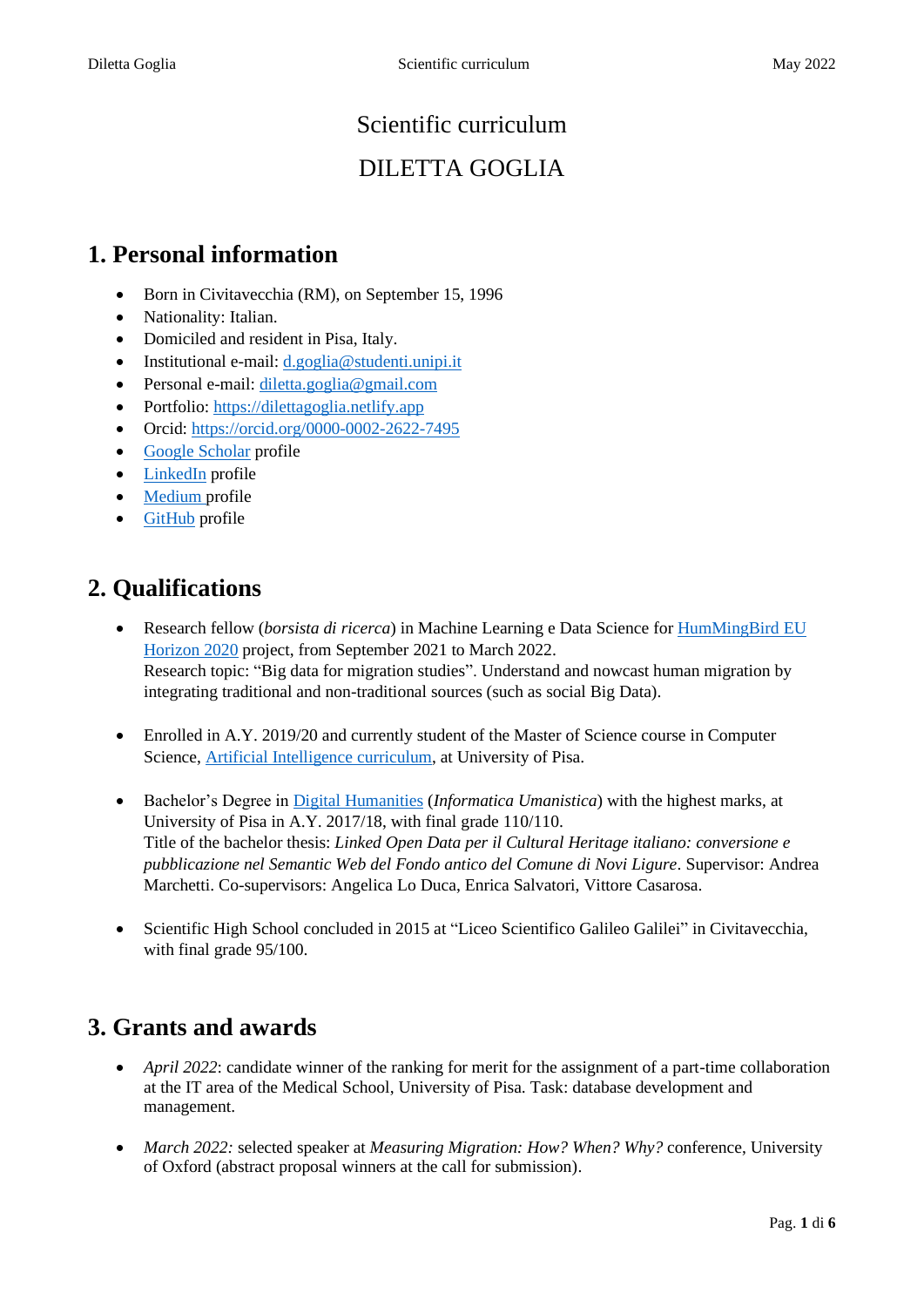- *March 2022:* selected speaker at *Digitization of Migration Research Methods: Promises and Pitfalls* workshop, University of Warsaw (abstract proposal winners at the call for submission).
- *December 2021:* student on mission abroad attending the Consortium Meeting of HumMingBird EU Horizon 2020 project at University of Salamanca.
- *July 2021*: candidate winner of the call for the allocation of a research grant in "Machine learning" and Data Science to study and predict human migration by integrating data from social networks and traditional sources", at HumMingBird EU Horizon 2020 project.
- *February 2021* and *October 2020*: candidate winner of two calls (1<sup>st</sup> and 2<sup>nd</sup> semester) for the allocation of part-time collaborations aimed at supporting and mentoring students of the Computer Science courses at the Department of Computer Science of the University of Pisa.
- *March 2020*: candidate winner of the ranking for merit for the assignment of a part-time collaboration at the IT area of the Medical School, University of Pisa.
- *March 2018*: candidate winner of the ranking for merit for the assignment of a part-time collaboration for the e-learning project (assistance to teachers and technical-administrative staff), at University of Pisa.

# **4. Scientific activity**

#### **Description of research activity**

#### *Use of non-traditional data sources to nowcast migration trends through Artificial Intelligence technologies.*

In the last years, many researchers have proposed the use of non-traditional data sources to study migration, including so-called social Big Data such as online social networks. Many types of data exist, still very scattered and heterogeneous: in the variety of this context, integration is not straightforward. In general, these works have been performed by Computer Scientists, since they require special skills to meaningfully embed and combine traditional and novel datasets.

Our work describes the use of alternative types of data, a new multi-feature dataset and a new indicator that could significantly contribute to the study of migration and to forecast emerging trends through the use of Artificial Intelligence technologies.

This approach is intended to find an alternative methodology to ultimately answer open questions about the human mobility framework (i.e. nowcasting flows and stocks, studying integration of multiple sources and knowledge, and investigating migration drivers).

For this purpose we provide the **Multi-aspect Integrated Migration Indicators (MIMI) dataset** that we built by integrating official data about bidirectional human mobility (i.e. traditional flow and stock data, gathered from sources like Eurostat and United Nations) with multidisciplinary features and original indicators, including the **Facebook Social Connectedness Index (SCI)**.

This latter measures the relative probability that two individuals across two countries are friends with each other on Facebook: it guarantees an ethical and anonymized collection of information on users and their friendships. The inclusion of this indicator in the dataset enables it to be exploited as a non-traditional way to describe, understand and nowcast international migration.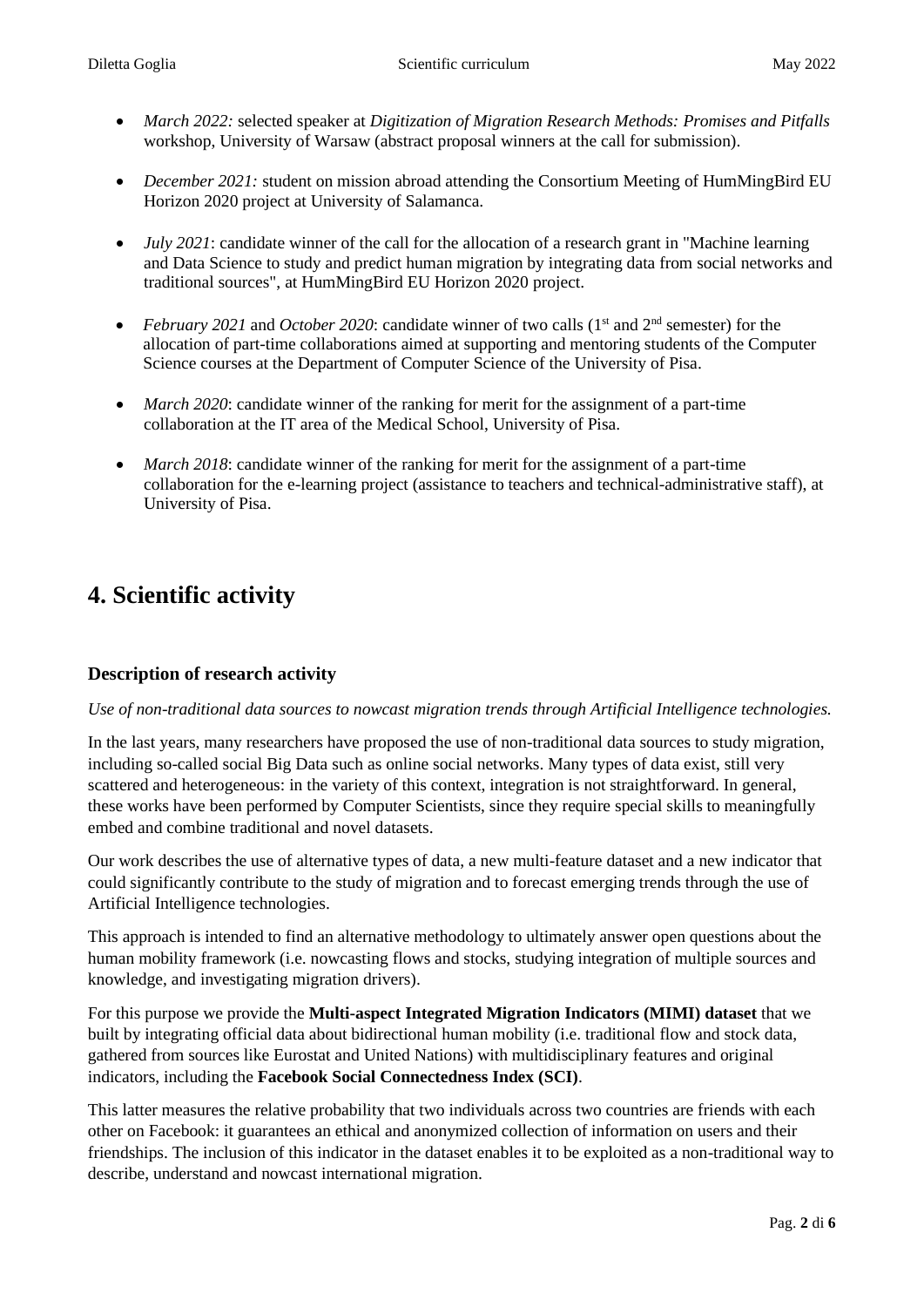Then we introduced a new measure, likewise included in the dataset, consisting in a formulation built to mirror the mathematical structure of the SCI: the **Bidirectional Migration Probability (BMP) index**, which takes into account both the inflows and outflows shared by two countries, and measures the relative probability of a person to be a migrant from country *i* to *j* and vice versa. BMP indicator allows to portray and predict bilateral migration trends relying on the intensity of social networking, since it shows significant correlations with SCI.

We believe SCI and our integrated dataset can be employed to study migration drivers, along with other traditionally used measures (cultural differences indicators, GDP, distance between countries, etc), through **Machine Learning techniques**, so that to link and combine the statistical and computational study of migration phenomenon with **interdisciplinary perspectives** (geographical, demographic, economic, sociological, anthropological). Indeed, the knowledge combined in the dataset is designed to develop a ML model able to extract novel information, analyse patterns and, from the strength of Facebook connectivity between countries, nowcast and forecast both present and future bilateral migration trends.

The long-term perspective of this research is to build trustworthy and reliable predictions for future changing by using new ways of measuring and characterizing international migration, and by using advanced technologies such as Artificial Neural Networks.

#### **Presentations in conferences and workshops (including scheduled)**

Conferences and workshops attended as student on official mission abroad on behalf of the University of Pisa, presenting the results of my research activity.

- **Selected speaker** at the conference ["Measuring Migration: How? When? Why?"](https://www.torch.ox.ac.uk/event/call-for-papers/submissions-mmn-conference-measuring-migration-how-when-why?fbclid=IwAR0ML5v0ANKyZKBb572EO8ZEuzpV7HQJA-eCCBuclAVq6uO9N53BWmmN4YI), organized by the [University of Oxford's Migration and Mobility Network \(MMN\)](https://www.torch.ox.ac.uk/migration-and-mobility) and [Nuffield College,](https://www.nuffield.ox.ac.uk/) Oxford (UK), June 9-10, 2022.
- **Selected speaker** at the workshop ["Digitization of Migration Research Methods: Promises and](https://www.imiscoe.org/news-and-blog/news/news-from-members/1426-call-for-papers-workshop-digitization-of-migration-research-methods-promises-and-pitfalls)  [Pitfalls"](https://www.imiscoe.org/news-and-blog/news/news-from-members/1426-call-for-papers-workshop-digitization-of-migration-research-methods-promises-and-pitfalls), Centre of Migration Research, University of Warsaw, Warsaw (Poland), May 30, 2022.
- "Consortium Meeting HumMingBird EU Horizon 2020 project", Salamanca (Spain), December 9- 10, 2021.

#### **Publications**

- Goglia, D.; Pollacci, L.; Sîrbu, A. (2022) *Dataset of Multi-aspect Integrated Migration Indicators.*  ArXiv preprint. <https://doi.org/10.48550/arXiv.2204.14223>
- Goglia, D. (2022). *Multi-aspect Integrated Migration Indicators (MIMI) dataset*. Zenodo. [doi.org/10.5281/zenodo.6360651](https://doi.org/10.5281/zenodo.6360651)

#### **Work in progress**

- Goglia, D.; Pollacci, L.; Sîrbu, A. (2022) *Dataset of Multi-aspect Integrated Migration Indicators.* MDPI Data.
- Goglia, D.; Jisu, K.; Pollacci, L.; Spyridon, S.; Iacus, S.; Sîrbu, A. (2022) *International mobility between UK and Europe around Brexit:a data-driven study.*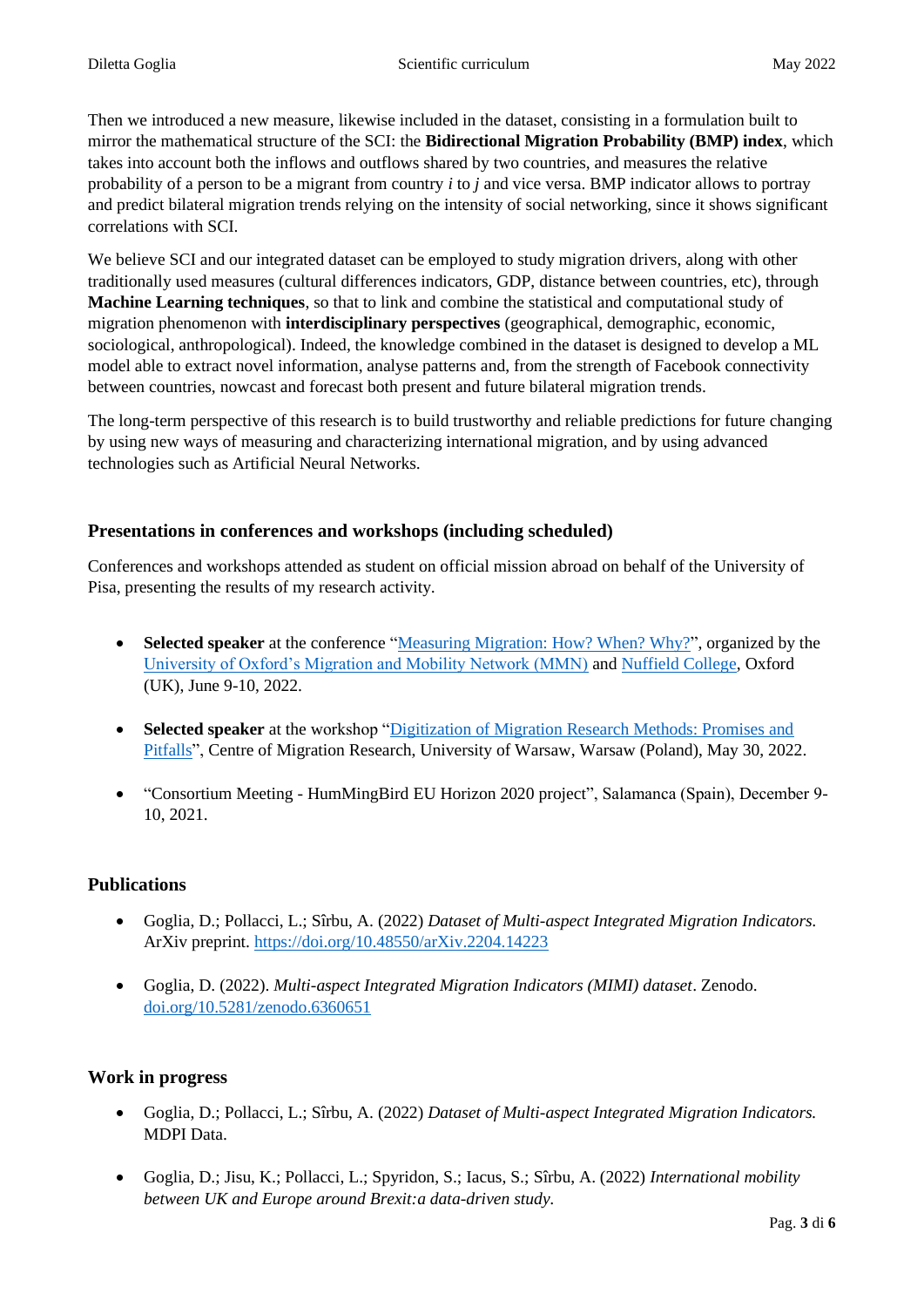#### **Autonomous works**

- Goglia, D. (2020). *Amplifying bias, automating racism. Ethically framing the issue of algorithmic discrimination.* Academia.edu. <https://bit.ly/3uwVu1x>
- Goglia, D. (2019). *Linked Open Data per il Cultural Heritage italiano: conversione e pubblicazione nel Semantic Web del Fondo antico del Comune di Novi Ligure*. Bachelor's Thesis. Academia.edu. <https://bit.ly/3M1X4OC>
- Serie of articles about Data Science and AI, wrote and published for [Analytics Vidhya](https://medium.com/analytics-vidhya) and Towards [AI](https://pub.towardsai.net/) tech communities, available on my Medium.com profile:<https://medium.com/@d.goglia>

#### **Research interests**

- Computational Social Science
- Migrations studies and prediction
- Multidisciplinary applications of Computer Science
- AI ethics

### **5. MSc exams**

The Italian unit of measurement for complexity and time required for each exam is expressed in CFU (*Crediti Formativi Universitari*). The usual range goes from 3 to 12 CFU.

- Intelligent Systems for Pattern Recognition, 6 CFU (prof. D. Bacciu): **30 cum laude**
- Smart Applications, 9 CFU (prof. V. Gervasi): **30/30**
- Data Mining, 9 CFU (prof.ssa A. Monreale): **30/30**
- Robotics, 6 CFU (prof.ssa C. Laschi): **30/30**
- Social and Ethical Issues in IT, 6 CFU (prof. V. Gervasi): **30/30**
- Machine Learning, 9 CFU (prof. A. Micheli): **28/30**
- Semantic web, 6 CFU (prof. V. Bartalesi Lenzi): **28/30**
- Artificial Intelligence Fundamentals, 6 CFU (prof.ssa M. Simi): **26/30**

# **6. University projects**

List of the most recent projects, related to the current and previous academic years.

• "Artificial Neural Network from scratch". *Machine Learning course, Professor Alessio Micheli.* Implementation of a neural network capable of solving, through stochastic gradient descent, classification and regression tasks.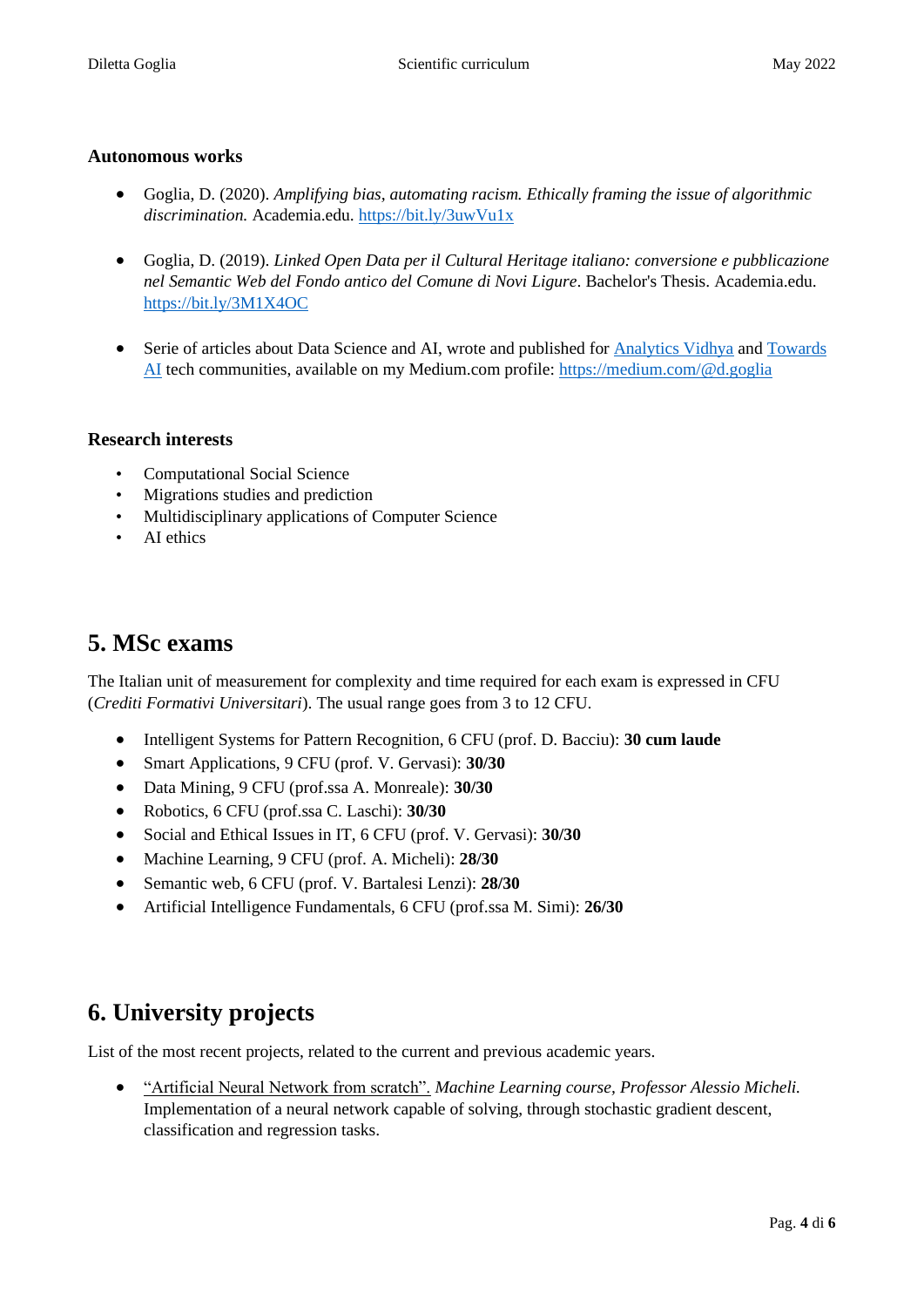- "Among AI's" videogame. *Smart Applications course, Professor Vincenzo Gervasi.* Class of software development, following *Agile* method, for creating a video game as a smart application. It includes a recursive neural network, elements of fuzzy logic, and the implementation of a smart behavior obtained through *cellular automata* and rule-based programming for playerbehavior.
- "Customer Analysis". *Data Mining course, Professor Anna Monreale.* Analysis of customer buying behaviour and trends through Data Mining techniques, Clustering algorithms and Machine Learning.
- "Gated Recurrent Neural Network for timeseries prediction". *Intelligent Systems for Pattern Recognition course, Professor Davide Bacciu.* Deep Learning model made with a Long-Short Term Memory neural network to make future predictions on energy consumption.
- "Hidden Markov Model with Gaussian emissions for regime detection". *Intelligent Systems for Pattern Recognition course, Professor Davide Bacciu.* Python analysis of timeseries data through a Graphical Model in order to perform a clustering and to extract intervals of consumption.
- "Image processing with SIFT algorithm". *Intelligent Systems for Pattern Recognition course, Professor Davide Bacciu.* Python analysis using SIFT algorithm for extraction and description of salient features of a dataset of images.

# **7. Working activity at the Athenaeum**

This is an exhaustive list of the work carried out for the University of Pisa during the years of study. These positions have been obtained by winning rankings and selections based on academic merit (please see the related section "Grants and Awards" above).

- [*Apr 2022 Jul 2022*] [Tech support](https://alboufficiale.unipi.it/blog/2022/05/02/dipartimento-di-farmacia-esito-bando-di-selezione-per-n-1-incarico-di-collaborazione-di-studenti-per-il-progetto-speciale-alla-didattica-mappa-medicinal-and-aromatic-plant-procedures-for-authenti/) member at the IT area of Medical School, Santa Chiara Hospital, Pisa. Development and management of a knowledge base for the MAPPA (Medicinal and Aromatic Plant Procedures for Authentication) project.
- [*Sep 2021 – Mar 2022*] Research fellow (*borsista di ricerca*) in Machine Learning e Data Science for [HumMingBird](https://hummingbird-h2020.eu/about) EU Horizon 2020 project.
- [*Oct 2020 – May 2021*] [Teaching assistant](https://alboufficiale.unipi.it/wp-content/uploads/2021/01/verbale-supporti2021.pdf) of JavaScript & Typescript at the course of "Lab I" to a class of students at the first year of the bachelor's degree, at Department of Computer Science, University of Pisa.
- [*Nov 2020 – Jul 2021*] Tech support member at the IT area of Medical School, Santa Chiara Hospital, Pisa. Creation and development of an E-R model for a knowledge base of medicinal plants @Pharmacy Department, University of Pisa, with Microsoft Access database. Creation and development of a website for usability and accessibility of the KB with Microsoft SharePoint.